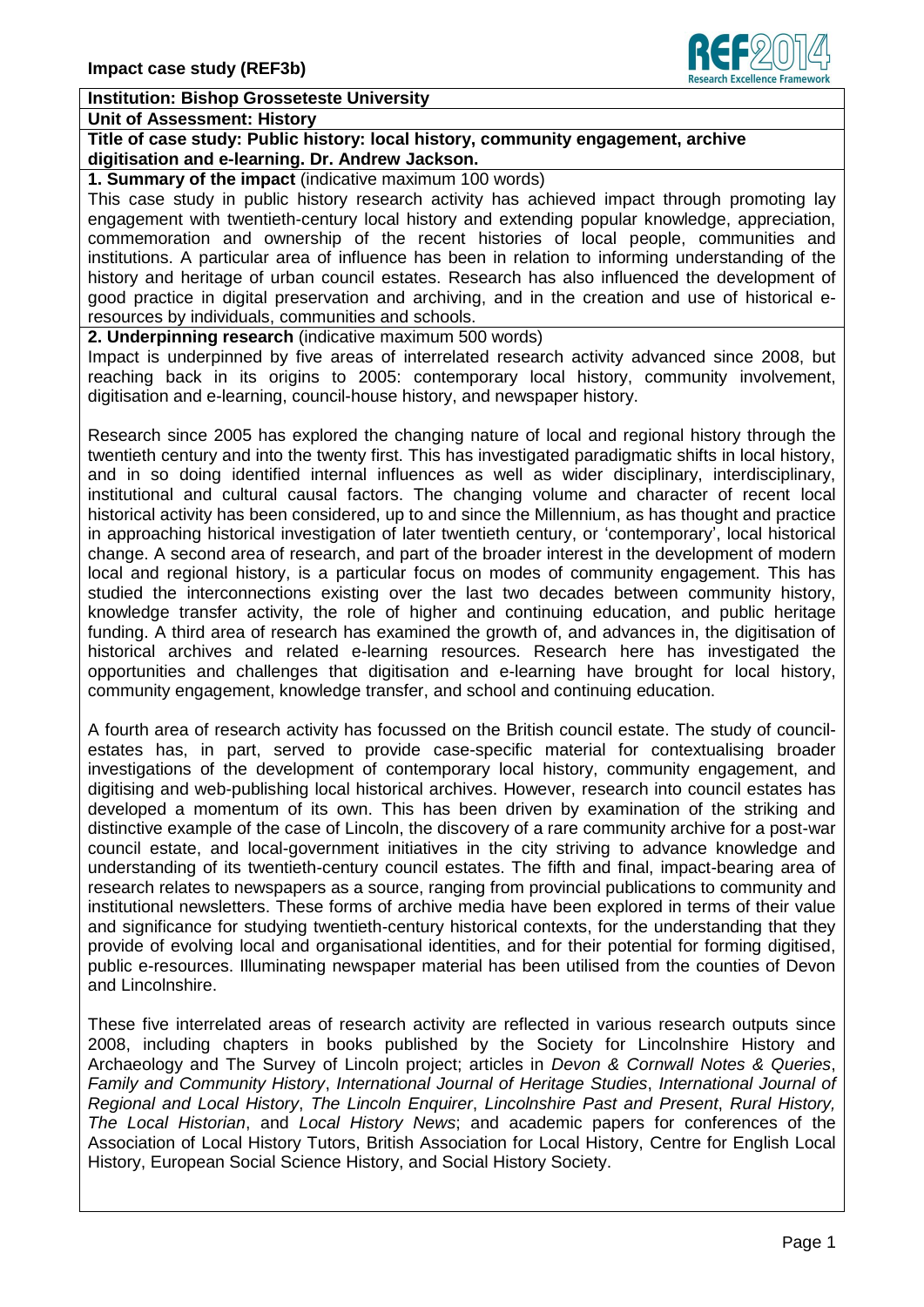

**3. References to the research** (indicative maximum of six references)

- Jackson, AJH, 2012, 'The "open-closed" settlement model and the interdisciplinary formulations of Dennis Mills: conceptualising local rural change', *Rural History,* 23, 2, 121-36. DOI: 10.1017/S0956793312000039.
- Jackson, AJH, 2010, 'Provincial newspapers and the development of local communities: the creation of a seaside resort newspaper for Ilfracombe, Devon, 1860-1', *Family and Community History,* 13, 2, 101-13. DOI: 10.1179/146311810X12851639314110.
- Jackson, AJH, 2010, 'Researching and writing local histories of the twentieth century: an introduction', *International Journal of Regional and Local Studies,* 6, 2, 7-15. ISSN 2051- 4530.
- Jackson, AJH, 2010, 'Problems and practice in "community-focused" local history: on the Ermine, a council estate in 1950s and '60s Lincoln', *International Journal of Regional and Local Studies,* 6, 2, 48-71. ISSN 2051-4530.
- Jackson, AJH, 2008, 'Local and regional history as heritage: the heritage process and conceptualising the purpose and practice of local historians', *International Journal of Heritage Studies,* 14, 4, 362-79. DOI: 10.1080/13527250802155877.
- Jackson, AJH, 2008, 'Local history and local history education in the early twenty-first century: organisational and intellectual challenges', *The Local Historian,* 38, 4, 266-73.

**4. Details of the impact** (indicative maximum 750 words)

The impact of the public-history research activity undertaken is reflected in positive influence within three broad areas: in civil society, through forming and influencing associations between individuals and groups, as well as their values and assumptions; in cultural life, by developing forms of cultural capital held by people, communities and institutions; and in education, by influencing the development of good practice in learning resource creation and use. Prominent and tangible types of impact include: preserving, conserving and presenting cultural heritage; contributing to processes of commemoration; and supporting the design of curriculum delivery through the development of IT resources for educational purposes. These three areas of impact and impact types have been achieved through four clearly defined, and public or privately funded, projects and their related engagement activities:

Devon History and Heritage Online project commenced as a pilot in 2006 to mark the 100<sup>th</sup> anniversary of the publication of the Devonshire Victoria County History. The project, becoming Devon History Online from 2008, was funded by Devon County Council (£25,000), would seek new ways of publishing the county's history through digitising and web-publishing a great volume of primary sources relating to coastal and market towns, held primarily in central repositories based in Exeter. The design of the website encompassed a place-promotional heritage agenda, and also the design of interactive resources for use by schools. Ilfracombe, as the pilot case, and site of state-assisted economic and cultural regeneration, became a particular focus of attention.

Ermine Estate e-Archive project is the result of a partnership with St John the Baptist Parish Church, Ermine, Lincoln, from 2008. The project has been concerned with collecting, collating, preserving, conserving and publishing a rare and unusual council estate community archive held at the church on behalf of the estate. The content of a neighbourhood newspaper, the *Ermine News*, has been identified as being of particular significance. The work of the project and on the archive has marked the  $60<sup>th</sup>$  anniversary of the start of the construction of the estate, and the  $50<sup>th</sup>$ anniversary of the building of the church. Outputs of the project partnership have included the digitisation of the entire archive in 2009 (funded by the Skills for Sustainable Communities Lifelong Learning Network, £15,000, and Diocese of Lincoln Quarry Trust, £1,000), the public hosting of the material in an e-archive on the church's website, the production of a new local history of the estate and church, local exhibitions in the library and church, and the production of learning resources for schools.

The Lincolnshire Cooperative e-Archive was created to mark the  $150<sup>th</sup>$  anniversary of the Society. A project was commissioned by the Coop (£15,000) in 2009 to conserve and preserve the original copies of a substantial part of the Society's archive. The project also digitised and webhosted those archives for public and popular access, given their significance for the lay and professional study of the development of Lincoln and Lincolnshire in modern times, and for the history of the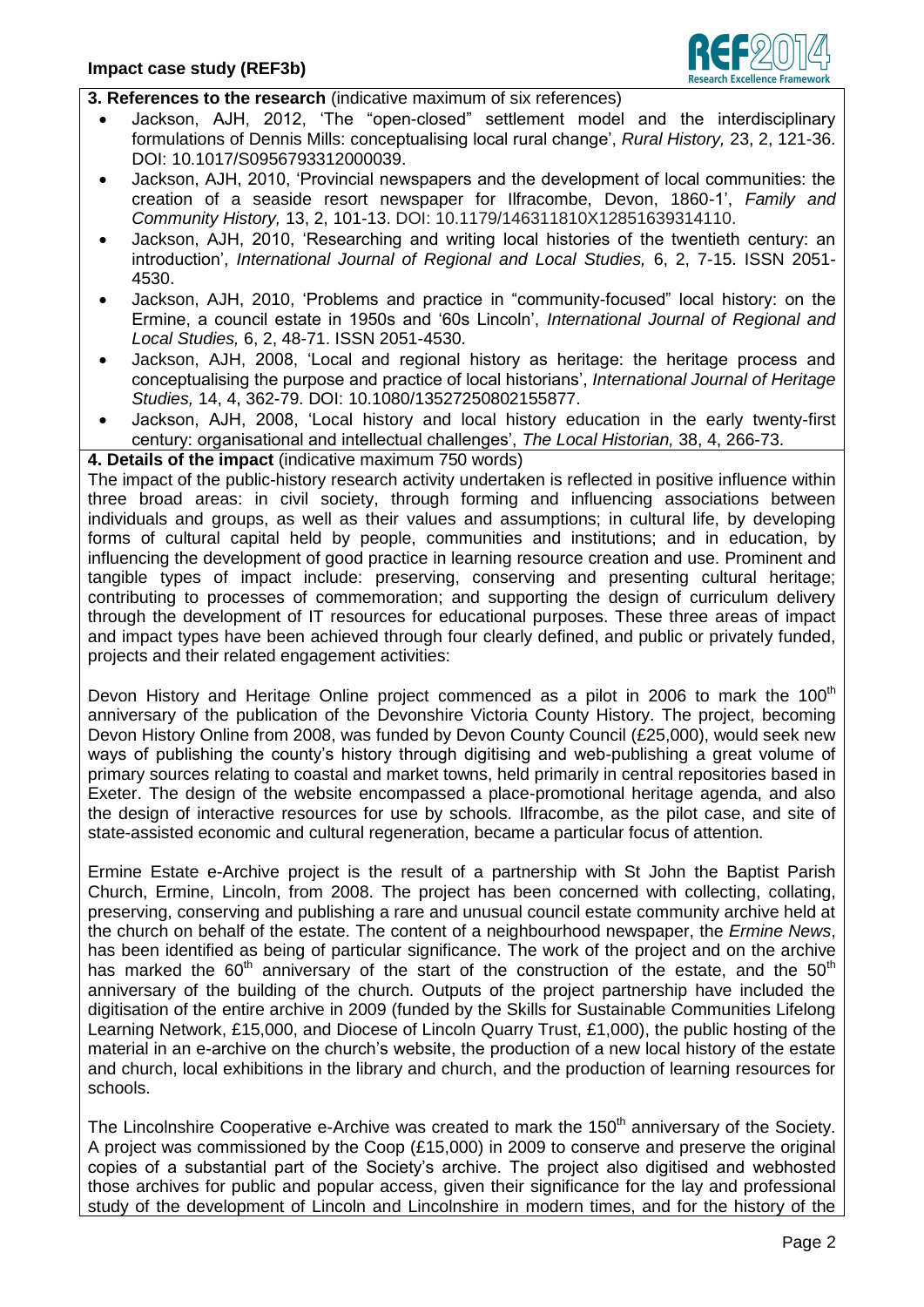

cooperative movement nationally.

The Survey of Lincoln commenced in 1999, and is a project part-funded by the City of Lincoln Council, and bringing together local government officers, academics and local historians. The tasks of the Survey team are primarily to produce a multi-volume set of publications of the history and heritage of the city aimed at a general and popular readership, with supporting talks and events. An important agenda item has been that of producing histories of twentieth-century districts of the city, off the heritage trail but subject to environmental decline and regeneration. This author is a committee member and has been responsible for producing chapters on three of the city's council estates in 2009, 2010 and 2013.

Progress made by the four projects, and related underpinning research, has been reported through various media aimed at general, popular and professional audiences and readerships from 2008. Public lectures have been given to the Association for Local History Tutors (2008), Branston U3A (2012), British Association for Local History (2010), City of Lincoln Council's Historic Environment Advisory Panel (2012), Ingham History Group (2012 and 2013), Lincoln Book Festival (2009), Lincoln Rotary Club (2012), Lincolnshire Heritage Consortium (2009), Society for Lincolnshire History and Archaeology (2010 and 2012), The Lincolnshire Archives (2010), The Survey of Lincoln (2009 and 2010), Sleaford Museum Trust (2009), and West Lindsey U3A (2012). In addition, two national events were staged to mark the work of these projects. In 2010 a conference was organised in partnership with the University of Lincoln, British Association for Local History (£1,000 grant funding) and Society for Lincolnshire History and Archaeology on 'Researching and writing local histories of the twentieth century'. In 2011, a conference was organised in partnership with the University of Lincoln, 'The history and heritage of post-war council estates: exploring landscapes and culture', attended by academics, and officers of local, central and nongovernmental agencies. The work of the projects has also been disseminated through a number of published outputs aiming also at a general and popular, as well as an academic, readership: chapters in books published by the Society for Lincolnshire History and Archaeology (2011) and The Survey of Lincoln project (2009, 2010 and 2013); and articles in *Devon & Cornwall Notes & Queries* (2008), *Family and Community History* (2010), *Lincolnshire Past and Present* (2012 and 2103), *Local History News* (2012), *The Lincoln Enquirer* (2012) and *The Local Historian* (2008)*.*

**5. Sources to corroborate the impact** (indicative maximum of 10 references)

Quantitative indicators (public and private funding):

- Devon history online (Devon County Council, £25,000), 2008-11.
- Ermine estate archive project (Quarry Trust, Diocese of Lincoln, £1,000), 2009.
- Ermine estate community archive e-resource (Skills for Sustainable Communities Lifelong Learning Network, £15,000), 2009.
- Ermine News indexing and publication project (Lincoln Record Society, £1,000), 2012.
- Lincolnshire Cooperative Society archive digitisation and web-publication (Lincolnshire Cooperative Ltd, £15,000), 2010.
- 'Researching and writing local histories of the twentieth century', conference of the British Association for Local History/Society for Lincolnshire History and Archaeology/ Bishop Grosseteste University College Lincoln/University of Lincoln (BALH, £1,000), 2010.

Public engagement:

- Jackson, AJH, 'Devon History Online: *Brights Intelligencer –* a year in the life of Ilfracombe, 1860-1, *Devon & Cornwall Notes & Queries,* 2008, 90.4, 104-12.
- Jackson, AJH, Interview on community history, council estate history and the Ermine estate project, Siren FM, 16 March 2009.
- Jackson, AJH, '150 years of history: on using the digitised, open-access archive of the Lincolnshire Cooperative', *Lincolnshire Past & Present*, 2012, 89, 9-10.
- Jackson, AJH, 'Approaching the local history of the twentieth century: problems and possibilities', *Local History News*, 2012, 102, 12-3.
- Jackson, AJH, 'Read all about it! The *Ermine News*: the Ermine estate's community newspaper, 1957-65', *Lincolnshire Past & Present*, 92, 19-22.